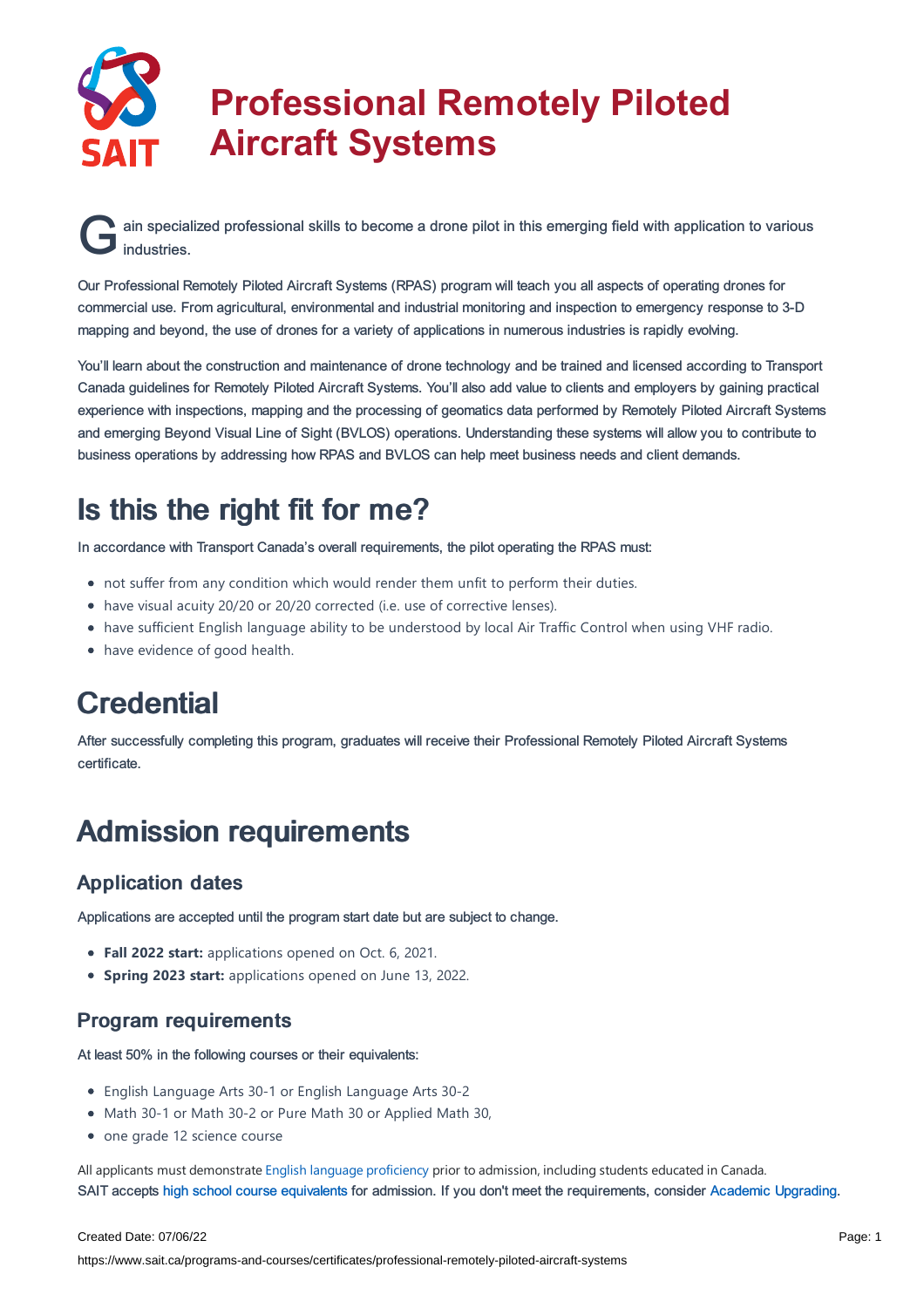SAIT evaluates [international](https://www.sait.ca/admissions/after-you-apply/international-document-assessment) documents for admissions. After you've applied, consider our international document assessment service if your education is from outside of Canada.

### Direct entry: four-step process

**Step 1:** Read the program information to see the qualities needed for student success.

**Step 2:** Ensure that you meet all of the admission requirements listed above.

**Step 3: [Apply](https://www.sait.ca/admissions/apply) and submit your [transcripts](https://www.sait.ca/admissions/admission-and-selection/transcripts-and-supporting-documents) and/or anticipated final grades.** 

Admission will be extended on a first-qualified, first-offered basis until the program is full.

**Step 4:** Log in to [mySAIT.ca](http://www.mysait.ca/) to check your admission status and monitor changes to your [application](https://www.sait.ca/admissions/after-you-apply/tracking-your-application) status.

Failure to meet anticipated final grades will result in offers being rescinded.

### Communication during admission

Email is the primary source of communication during the selection process. Ensure your personal email account is managed appropriately to receive our emails, files and communications. We recommend you add the [transportation.info@sait.ca](https://sait.camailto:transportation.info@sait.ca) domain to your safe senders' list or you risk missing critical email messages.

### Costs 2022/23

### Domestic tuition and fees

Cost per credit: \$529

| Year | <b>Number of semesters</b> | <b>Tuition fees</b> | <b>SAIT fees</b> | Saitsa fees* | Total       |
|------|----------------------------|---------------------|------------------|--------------|-------------|
|      |                            | \$9,522             | \$458            | \$407.50     | \$10,387.50 |

\*Maximum fee. Actual fees may be less and are based on the number of credits a student takes per semester and whether they opt-out of health and dental benefits.

### SAIT fees

- Campus athletic and recreation fee: \$98
- Universal transit pass (Upass): \$160
- Student support fee: \$100
- Student technology fee: \$100

### Saitsa fees

### Student Association fee

 $Maximum: $145.50$ 

This is the maximum amount the student will pay. Actual fees may be less and are based on the number of credits the students take per semester.

### Health and dental fees

- Health plan: \$127
- Dental plan: \$135

Created Date: 07/06/22